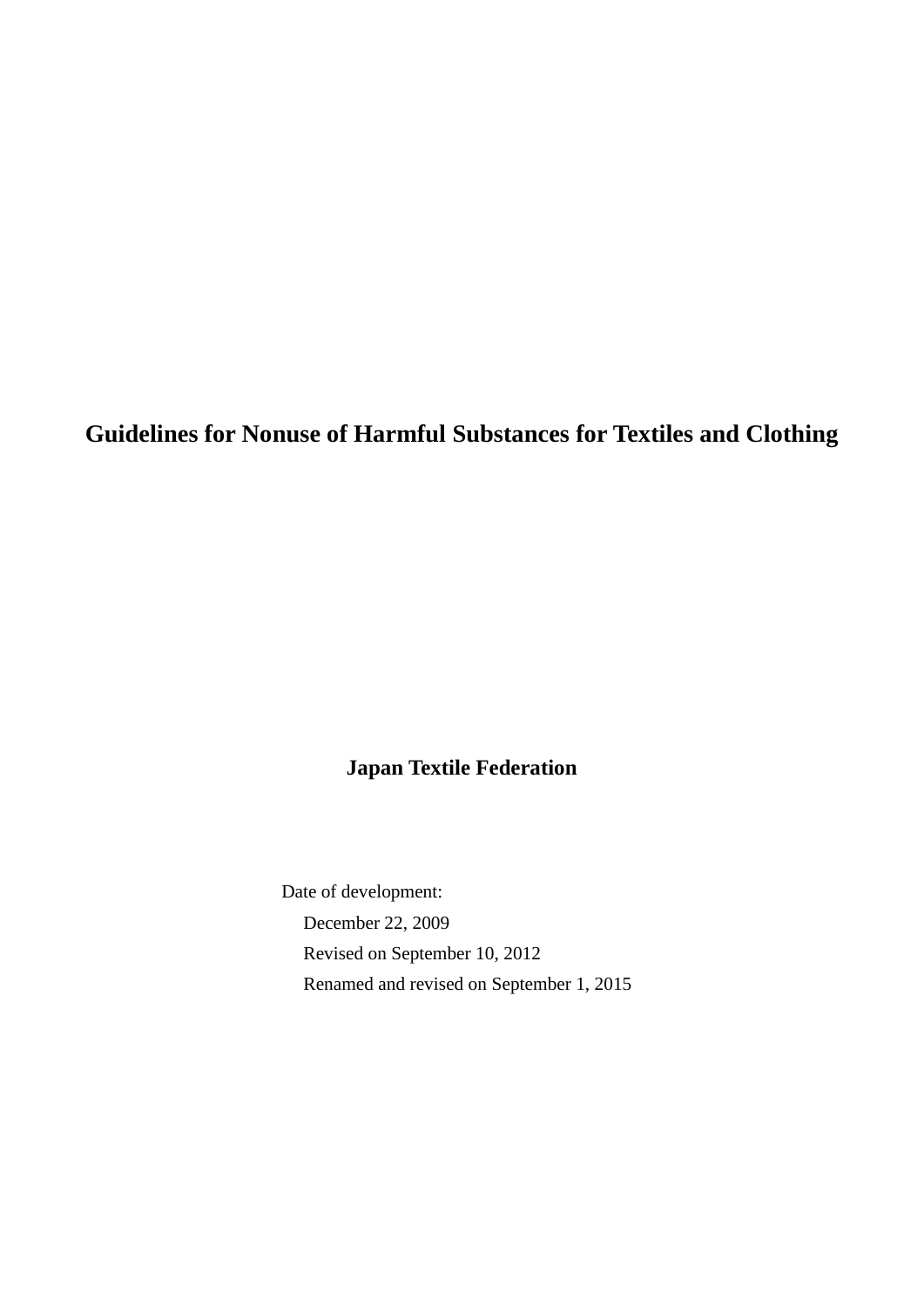#### 1. Background and purpose

Amid consumers' growing interest in safety and security of various products in recent years, it is an important challenge to continue to meet the request of consumers for safety and security in textile products including clothing as well.

From the viewpoints of ensuring the safety of textile products that are distributed in Japan and promoting harmonization with the relevant regulations in other countries, the "study committee on environmental and safety issues in the textile industry (renamed in January 2015 to the "committee on environmental and safety issues")" was formed in September 2008, and the issues have been examined since then. While there was a move afoot in the government to introduce the laws and regulations concerning specific azo dyes which produce aromatic amines by reductive cleavage, the voluntary standards were developed in December 2009 by the textile industry ahead of the national regulation for the supply chain as a whole with the aim of providing safer and worry-free textile products.

In Japan, textile products are regulated under the "Act on Control of Household Products Containing Harmful Substances, Act No. 112 of 1973" not to allow toxic substances to mix into final products. Under the new act that was promulgated on April 8, 2015 and will be enforced on April 1, 2016, some azo dyes are added as controlled substances. Along with the enforcement of this act, the existing "voluntary standards" are renamed to "guidelines," and the textile industry will continue its efforts to further improve safety of textile products as the top priority issue to be addressed.

Also, the guidelines provide for the recommended standards to eliminate harmful substances as much as possible from a wide variety of textile products that are handled in the activity area of Japan Textile Federation.

| Applicable substances        | Azo colorants (dyes and pigments) which generate 24 substances of<br>specific aromatic amines by specified test methods.                                                                                                                                                                                                                                                               |
|------------------------------|----------------------------------------------------------------------------------------------------------------------------------------------------------------------------------------------------------------------------------------------------------------------------------------------------------------------------------------------------------------------------------------|
| Standard values and<br>rules | As a result of reductive decomposition of azo groups by the prescribed test<br>methods, those azo colorants (dyes and pigments) from which specific<br>aromatic amines are detected in excess of 30 $\mu$ g/g (mg/kg) from textile<br>products must not be used.                                                                                                                       |
| Proof method                 | Analysis based on the specified test methods<br>(However, such analysis is not necessary, if there are written nonuse<br>declarations of dye makers, dyeing companies and others.)                                                                                                                                                                                                     |
| Analysis method              | Methods that are proposed by the Ministry of Health, Labour and Welfare<br>(in conformity with the ministerial ordinance promulgated in 2015)<br>Or, JIS L 1940-1 & 3: 2014, ISO 24362-1 & 3: 2014, EN 14362-1 & 3:<br>2012<br>For (leather materials), both ISO 17234-1: 2015 and ISO 17234-2: 2011<br>are applicable (analysis standards are reviewed whenever they are<br>revised). |

# 2. Guidelines

\* As for specific aromatic amines, see Annex 1.